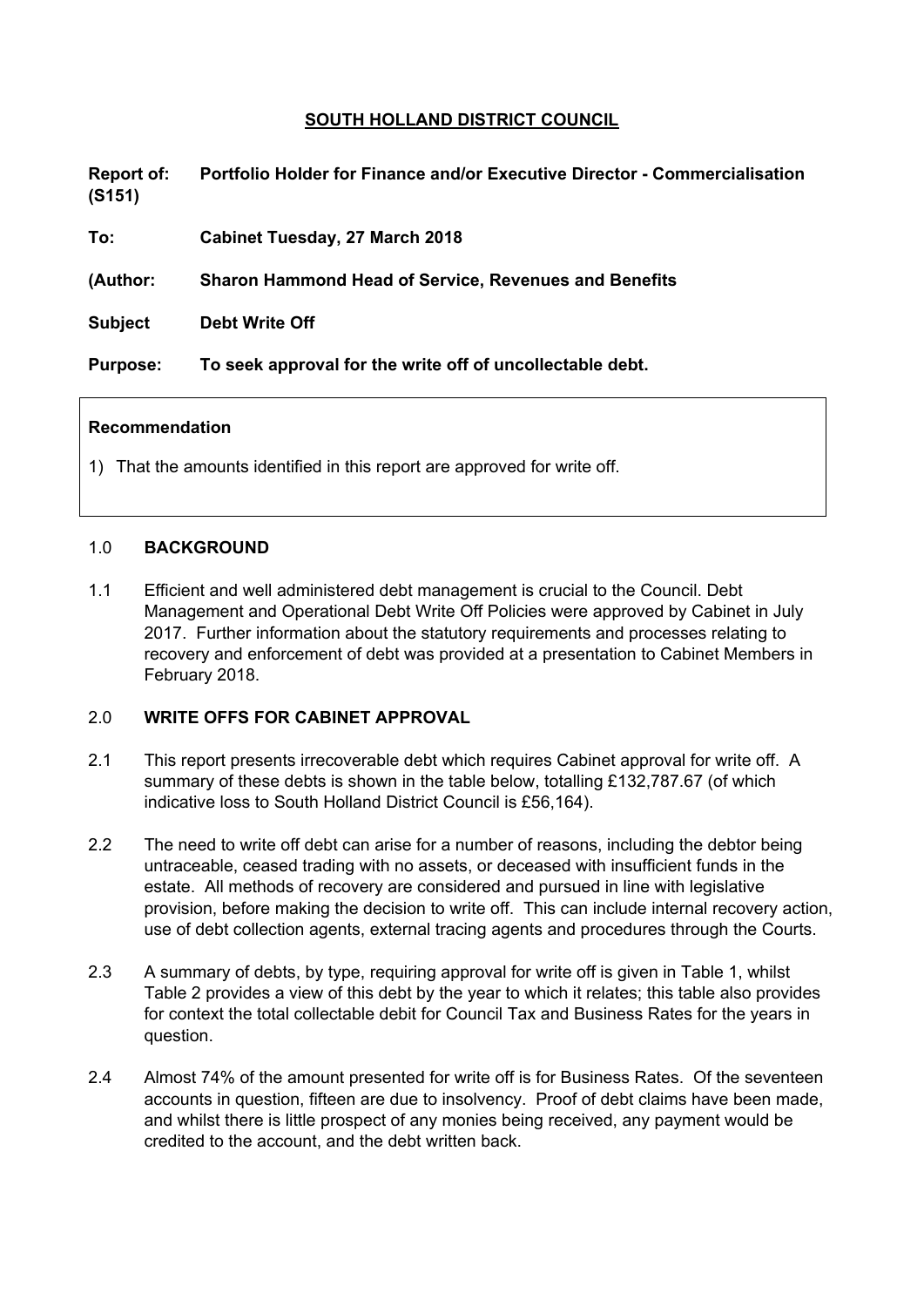| Value by        | Council Tax | <b>Business</b> | Sundry    | Housing         | Total      |
|-----------------|-------------|-----------------|-----------|-----------------|------------|
| <b>Debtor</b>   |             | Rates           | Debt      | <b>Benefits</b> |            |
|                 |             |                 |           | Overpayments    |            |
| £               |             | £               | £         |                 |            |
| $1,050 - 5,000$ | 17,942.85   | 27,907.32       | 12,207.07 | 4,637.93        | 62,695.17  |
| Over 5,000      |             | 70.092.50       |           |                 | 70,092.50  |
| <b>Total</b>    | 17,942.85   | 97,999.82       | 12,207.07 | 4,637.93        | 132,787.67 |
|                 |             |                 |           |                 |            |
| Indicative      | 11%         | 40%             | 100%      | 60%             |            |
| 'loss' to SHDC  | £1,974      | £39,200         | £12,207   | £2,783          | £56,164    |

# **Table 1 – Summary of Debt by category**

## **Table 2 – Breakdown of Debt by year**

|                                                   | Council<br>Tax<br>£ | <b>Business</b><br><b>Rates</b> | <b>Sundry</b><br><b>Debtors</b><br>£ | <b>Housing</b><br><b>Benefit</b><br>Overpayment<br>£ | <b>Total by</b><br>year<br>£ |
|---------------------------------------------------|---------------------|---------------------------------|--------------------------------------|------------------------------------------------------|------------------------------|
| 2010/11                                           | 675.39              |                                 |                                      | -                                                    | 675.39                       |
| 2011/12                                           | 2,295.40            | 1,750.72                        |                                      | $\overline{\phantom{a}}$                             | 4,046.12                     |
| 2012/13                                           | 3,945.07            | 7,003.77                        |                                      |                                                      | 10,951.84                    |
| 2013/14                                           | 4,419.68            | 23,445.93                       |                                      | $\overline{\phantom{a}}$                             | 2,8219.5                     |
| 2014/15                                           | 4,071.90            | 23,958.07                       |                                      |                                                      | 28,029.97                    |
| 2015/16                                           | 1,750.81            | 36,089.62                       | 2,569.98                             | $\qquad \qquad$                                      | 40,410.41                    |
| 2016/17                                           | 784.60              | 5,751.71                        | 9,637.09                             | 4,637.93                                             | 20,904.32                    |
| <b>Total by</b><br>category                       | 17,942.85           | 97,999.82                       | 12,207.07                            | 4,637.93                                             | 132,787.67                   |
| <b>Collectable</b><br><b>Debit 2011</b><br>- 2017 | £225million         | £151 million                    |                                      |                                                      |                              |

2.5 Details of individual debts are shown in the Confidential Appendices listed below. Multiple debts for an individual are shown together. The reason provided for write is consistent with the policy. -

Appendix A – Council Tax Appendix B – Business Rates Appendix C – Sundry Debtors Appendix D – Housing Benefit Overpayments

- 2.6 A copy of the Operational Debt Write-Off Policy is provided for reference at Appendix E:
- 2.7 In line with the policy, prior to this report being presented, consultation has taken place with the S151 Officer and the Portfolio Holder for Finance. Cabinet Members can therefore be assured that the debts listed are irrecoverable, and that write off is the correct course of action.
- 2.8 All debt approved for write off will be set against existing bad debt provisions and can be resurrected in full or in part at any time should new information come to light suggesting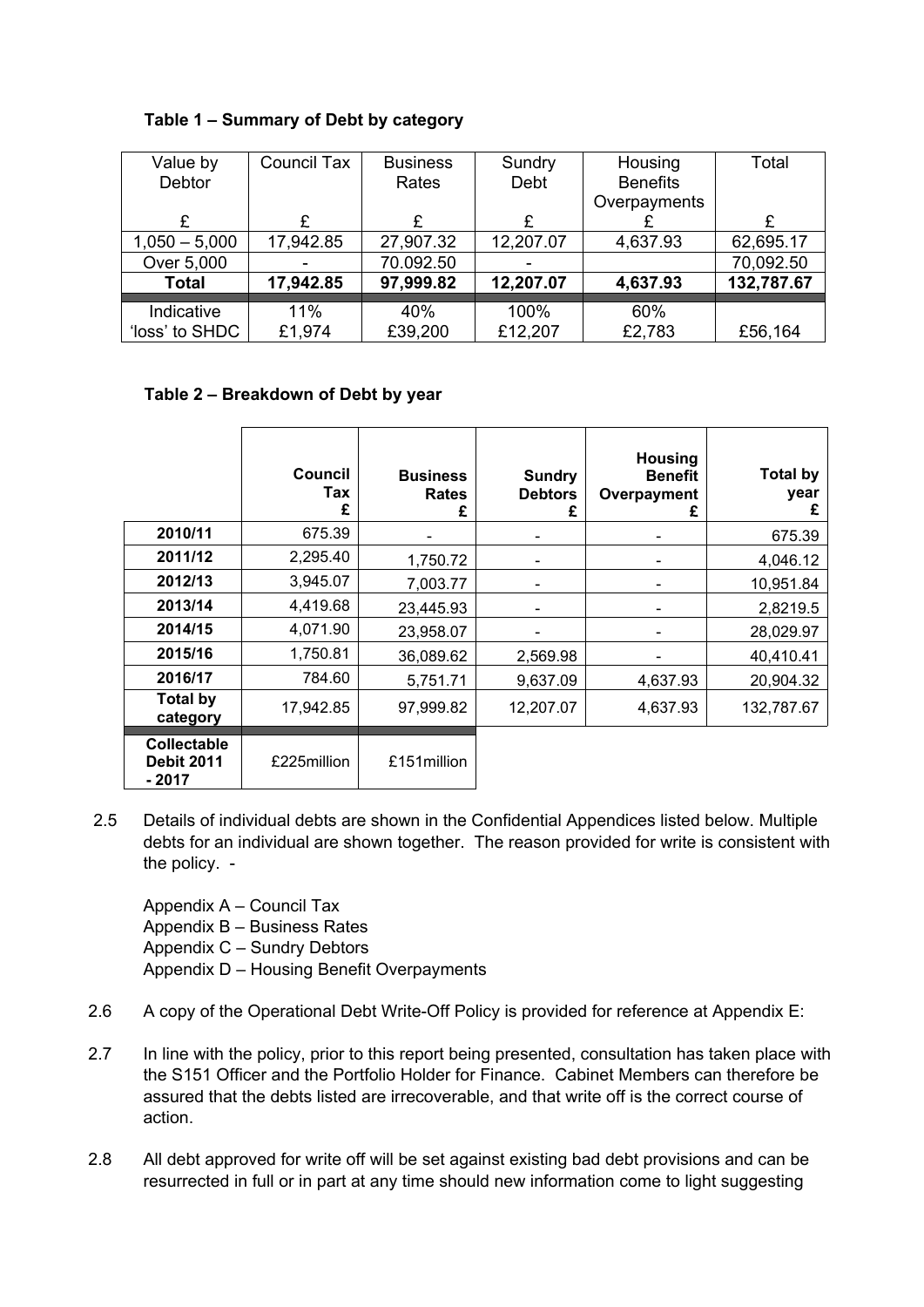that they might be recoverable after all. In all cases collection options have been exhausted and there is no realistic prospect of recovery.

# 3.0 **REASONS FOR RECOMMENDATION(S)**

- 3.1 All recovery methods have been considered and where appropriate pursued, before making the decision to write off.
- 3.2 Officer time can be maximised on greatest returns, at the same time as ensuring robust procedures for debt management are in place across all revenues streams.

## 4.0 **EXPECTED BENEFITS**

4.1 The Council has a clear position in terms of uncollectable debt, and its bad debt position.

### 5.0 **IMPLICATIONS**

### 5.1 **Financial**

5.1.1 Clear processes for the writing off of irrecoverable debt represents sound financial management practice. Provision for bad debt is made in Council accounts.

## 5.2 **Risk Management**

5.2.1 By the nature, volume and value of annual revenue to the council there will always be uncollectable amounts which will be recommended for write off once avenues to recover are exhausted. Provision for bad debt is made and reviewed regularly.

## 6.0 **WARDS/COMMUNITIES AFFECTED**

6.1 All.

| <b>Background papers:-</b> | Debt Management Policy |  |  |
|----------------------------|------------------------|--|--|
| $\sim$ $\sim$              |                        |  |  |

| <b>Lead Contact Officer</b> |    |
|-----------------------------|----|
| Namo and Doot:              | C۲ |

| Name and Post:<br><b>Telephone Number</b> | Sharon Hammond Head of Service, Revenues and Benefits |
|-------------------------------------------|-------------------------------------------------------|
| Email:<br><b>Key Decision:</b>            | sharon.hammond@cpbs.com<br>N                          |
| <b>Exempt Decision:</b>                   |                                                       |

**This report refers to a Mandatory Service**

**Confidential Appendices attached to this report:**

**(Please note that the following appendices are not for publication by virtue of Paragraphs 1 (Information relating to any individual), 2 (Information which is likely to reveal the identity of any individual) and 3 (Information relating to the financial or business affairs of any particular person (including the authority holding that information))**